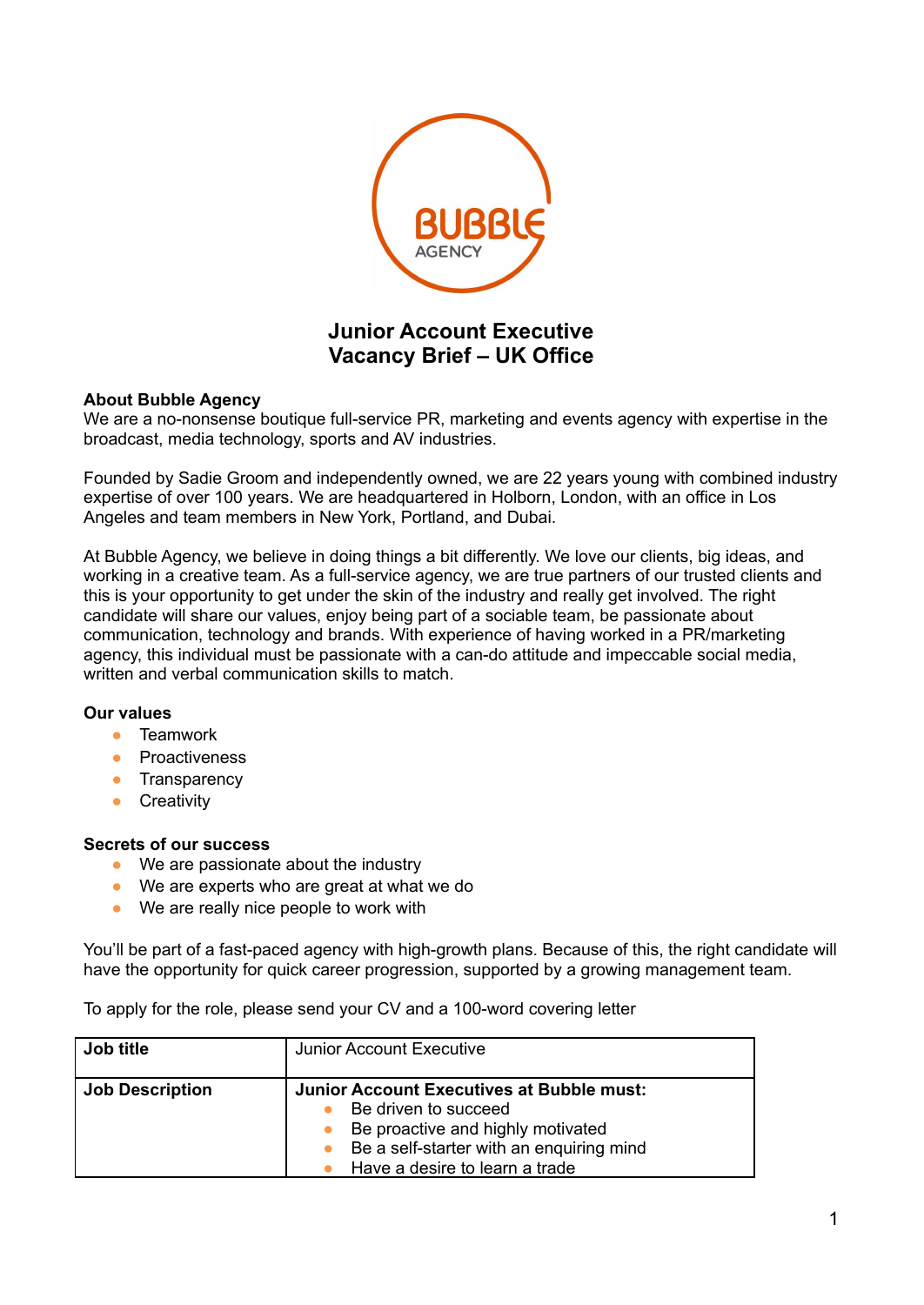|                        | Have an interest in technology and communications<br>$\bullet$                         |
|------------------------|----------------------------------------------------------------------------------------|
|                        | Have the ability to write well<br>$\bullet$                                            |
|                        | Be highly organised<br>$\bullet$                                                       |
|                        | <b>Account responsibilities</b>                                                        |
|                        | Update client trackers on a daily basis                                                |
|                        | Be accountable for monitoring/scan for coverage,<br>$\bullet$                          |
|                        | clipping and inform relevant client                                                    |
|                        | Maintaining and update press lists<br>$\bullet$                                        |
|                        | Finding and accessing speaking and awards<br>$\bullet$                                 |
|                        | opportunities and taking to Account Manager                                            |
|                        | Regularly read target media including newspapers,<br>$\bullet$                         |
|                        | magazines, online sites and flag news hijacking                                        |
|                        | opportunities to clients                                                               |
|                        | Work in sync with the Account Manager and<br>$\bullet$<br>contribute ideas to accounts |
|                        | Attend client meetings and calls and be accountable<br>$\bullet$                       |
|                        | for agenda and action item / follow up emails                                          |
|                        | Provide trade show support to the entire team,<br>$\bullet$                            |
|                        | ensuring the show admin runs like clockwork                                            |
|                        | Track, update and inform accounts team of<br>$\bullet$                                 |
|                        | relevant/upcoming editorial features                                                   |
|                        | Prepare client reports alongside Account Manager<br>$\bullet$                          |
|                        | Pitch client news, features and interviews to target<br>$\bullet$                      |
|                        | media                                                                                  |
|                        | Drafting, gaining approval and distributing content to<br>$\bullet$                    |
|                        | target media                                                                           |
|                        | <b>Company responsibilities</b>                                                        |
|                        | Inputting accurately into Bubble's time management                                     |
|                        | system                                                                                 |
|                        | Attend industry events and networking events<br>$\bullet$                              |
|                        | Adhoc administration duties<br>$\bullet$                                               |
|                        | Building and maintaining media relationships<br>$\bullet$                              |
|                        | Contribute to Bubble Agency's social media and<br>$\bullet$                            |
|                        | online presence                                                                        |
|                        | Participate in company brainstorms and ideas<br>$\bullet$<br>creation                  |
|                        | Be present at new business pitches when<br>$\bullet$                                   |
|                        | necessary                                                                              |
|                        | Establish professional relationships with colleagues<br>$\bullet$                      |
|                        | in other offices                                                                       |
|                        | Presenting to colleagues on a regular basis to share<br>$\bullet$                      |
|                        | knowledge and experiences                                                              |
|                        |                                                                                        |
| <b>Reporting to</b>    | <b>Account Manager</b>                                                                 |
| Salary band / benefits | The Junior Account Executive will be offered a fantastic                               |
| at this level          | package including:                                                                     |
|                        |                                                                                        |
|                        | £22,000 - £24,000 - basic salary per annum based                                       |
|                        | on experience                                                                          |
|                        | Annual performance-based bonus                                                         |